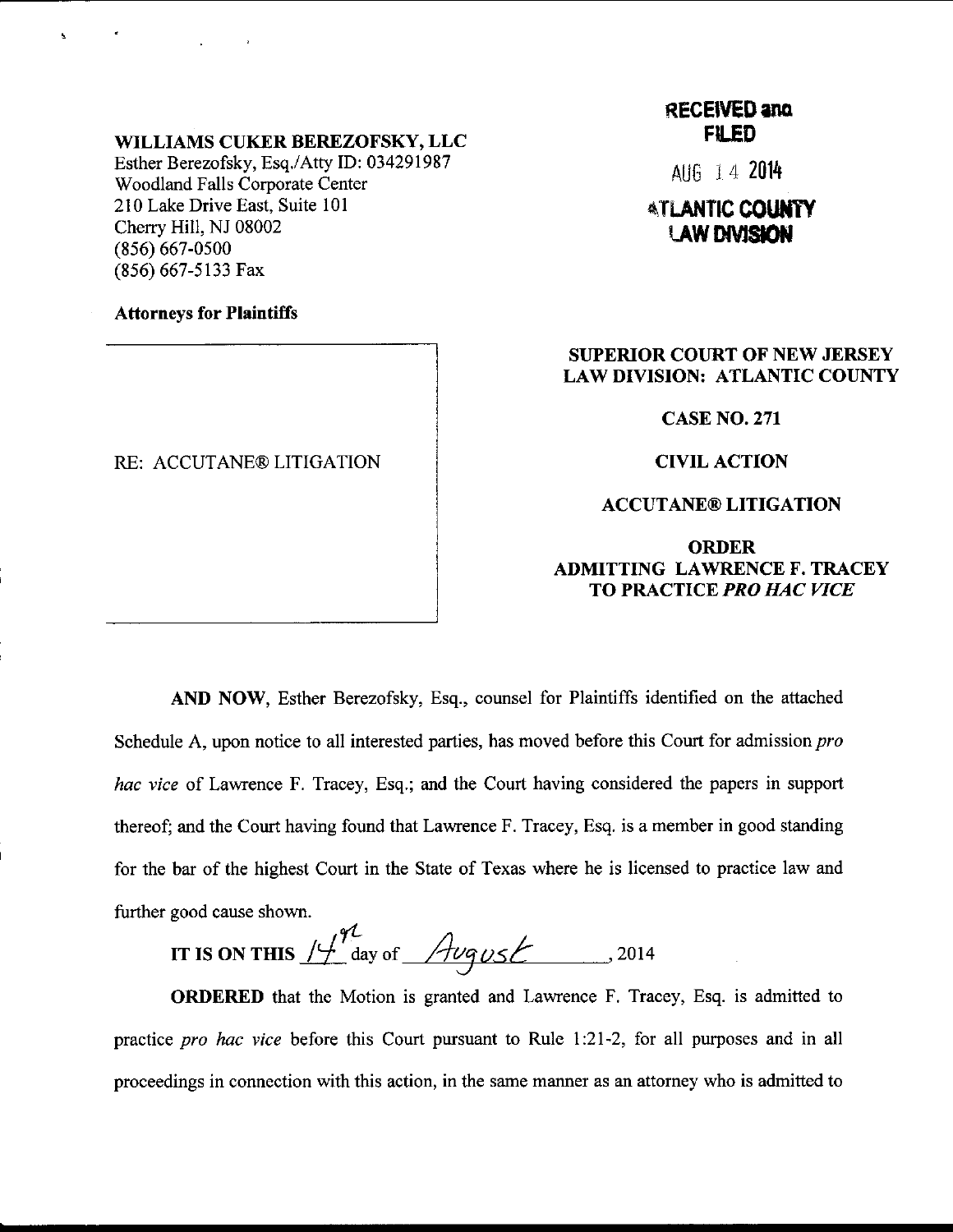pmctice in this State and is domiciled and maintains an offrce for the practice of law in the State

of New Jersey, provided that he shall:

- 1. Abide by the Rules of Court for the State of New Jersey, including all disciplinary rules;
- 2. Consent to the appointrnent of the Clerk of the Supreme Court as an agent upon whom service of process may be made for all actions against her and her firm that may arise out of her participation in this matter;
- 3. Notify the Court immediately of any matter affecting her standing before this Court; and
- 4. Have all pleadings and other papers filed in the Court signed by an attorney-at-law of this Court employed by the firm of Williams Cuker Berezofsky, LLC, who shall be responsible for the conduct of Lawrence F. Tracey, Esq.; and it is further

ORDERED that Lawrence F. Tracey, Esq. shall make payment of fees as provided in the

New Jersey Rules of Court, Rule 1:28-1(b), 1:28-2 and 1:28B-l(e), within thirty (30) days of the

date of this Order, and it is further

ORDERED that the Clerk of this Court shall forward a copy of this Order to the

Treasurer of the New Jersey Fund for Client Protection; and it is further

ORDERED that copies of this Order shall be served by attomeys for Plaintiff upon all

counsel of record within seven (7) days of receipt thereof.

Mm C Soh

NELSON C. JOHNSON, J.S.C.

[ ] Opposed

<sup>I</sup>zf Unopposed